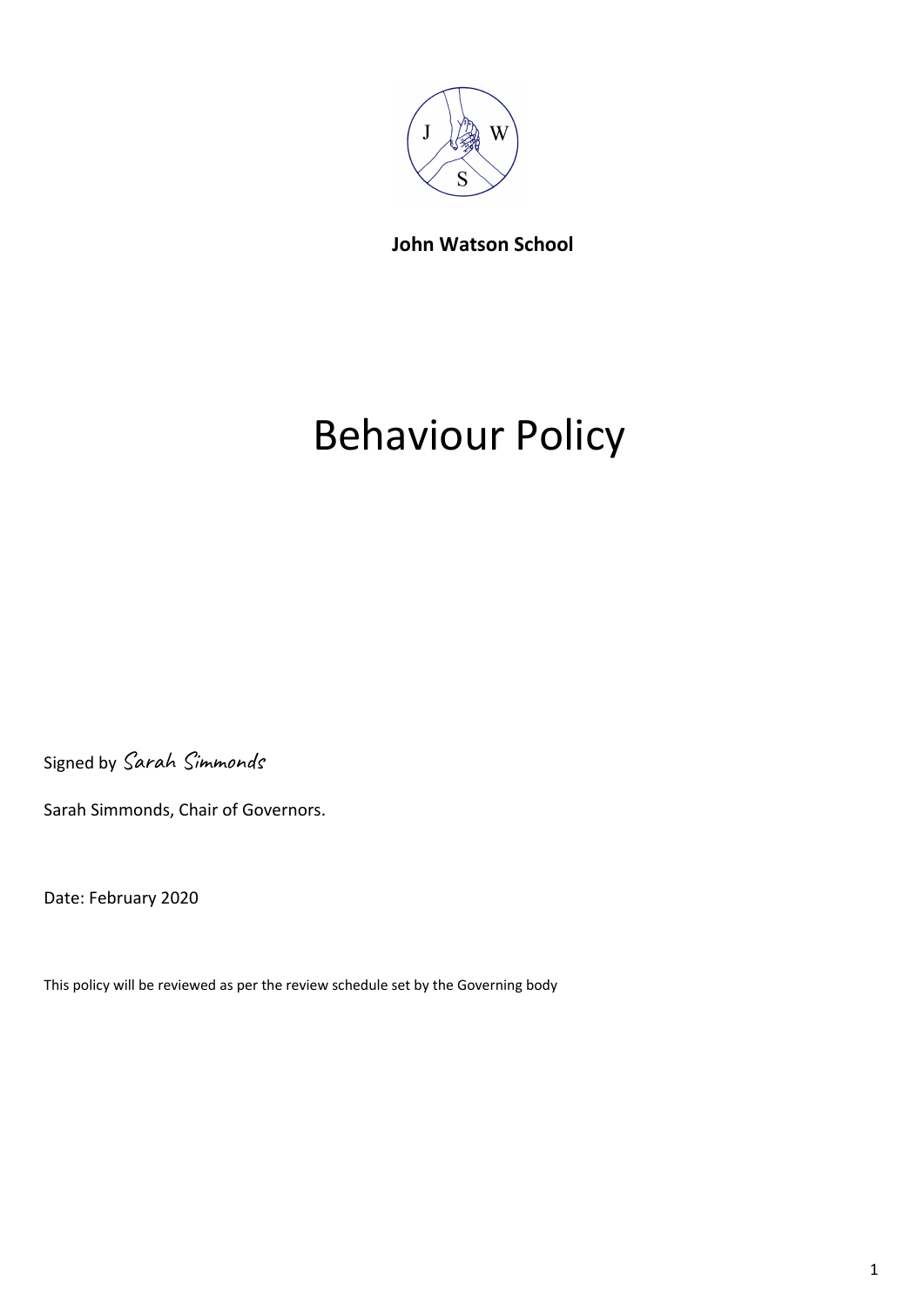## **John Watson School Behaviour Policy**

We view education as a joint endeavour at John Watson School (JWS), as depicted by our logo with the hands representing:

- The learner
- The parents/family/carers
- The school/professionals

The learning journey at JWS begins with the three partners, stated above, meeting at the EHCP review (between April and May yearly) to discuss and plan for each individual's needs and aspirations and to agree the updated individual learning plan.

Our **INTENT** for all learners is as follows:

For every pupil to be **safe** and actively involved in **learning**, in order to develop **independence**, through **communication** and **engagement**, enabling them to thrive in today's society and fully participate in the local communities in which they live.

Our Intentions for our learners and our Individual approach is implemented through our Core Principles **SLICE** which underpin everything we do at John Watson School:

| <b>Safety</b><br><b>Communication</b><br><b>Engagement</b><br>Independence<br>Learning |
|----------------------------------------------------------------------------------------|
|----------------------------------------------------------------------------------------|

## **Rationale**

At John Watson School we seek to create an environment which encourages and reinforces appropriate behaviour both in social and learning situations. We use a combination of strategies to support learners, including *The Family Links Nurturing Programme* and *Team Teach* to ensure that we achieve this aim. We adapt the use of strategies from these programmes to provide a personal response to each individual's needs.

## **Aims**

To promote positive attitudes to learning and life, including honesty, tolerance, justice, resilience, courtesy, perseverance and respect for others, regardless of their religious belief, race, culture, gender, abilities or family background

- To promote and maintain an ethos in which all pupils according to their ability...
	- develop self-respect and a sense of personal worth
	- understand that their behaviour is their own responsibility
	- reflect how their own behaviour helps support the understanding of others' feelings
	- respond appropriately to the behaviour of others and view this as their collective responsibility
	- develop respect for their own property and that of others, taking pride in the school
- To create an environment where exemplary behaviour is at the heart of progressive learning
- To ensure that all staff understand that all behaviours are a form of communication
- To set clear and consistent expectations of behaviour throughout the school
- To promote community cohesion through positive relationships
- To establish strategies to support children and young people who find it difficult to engage in learning opportunities or to behave appropriately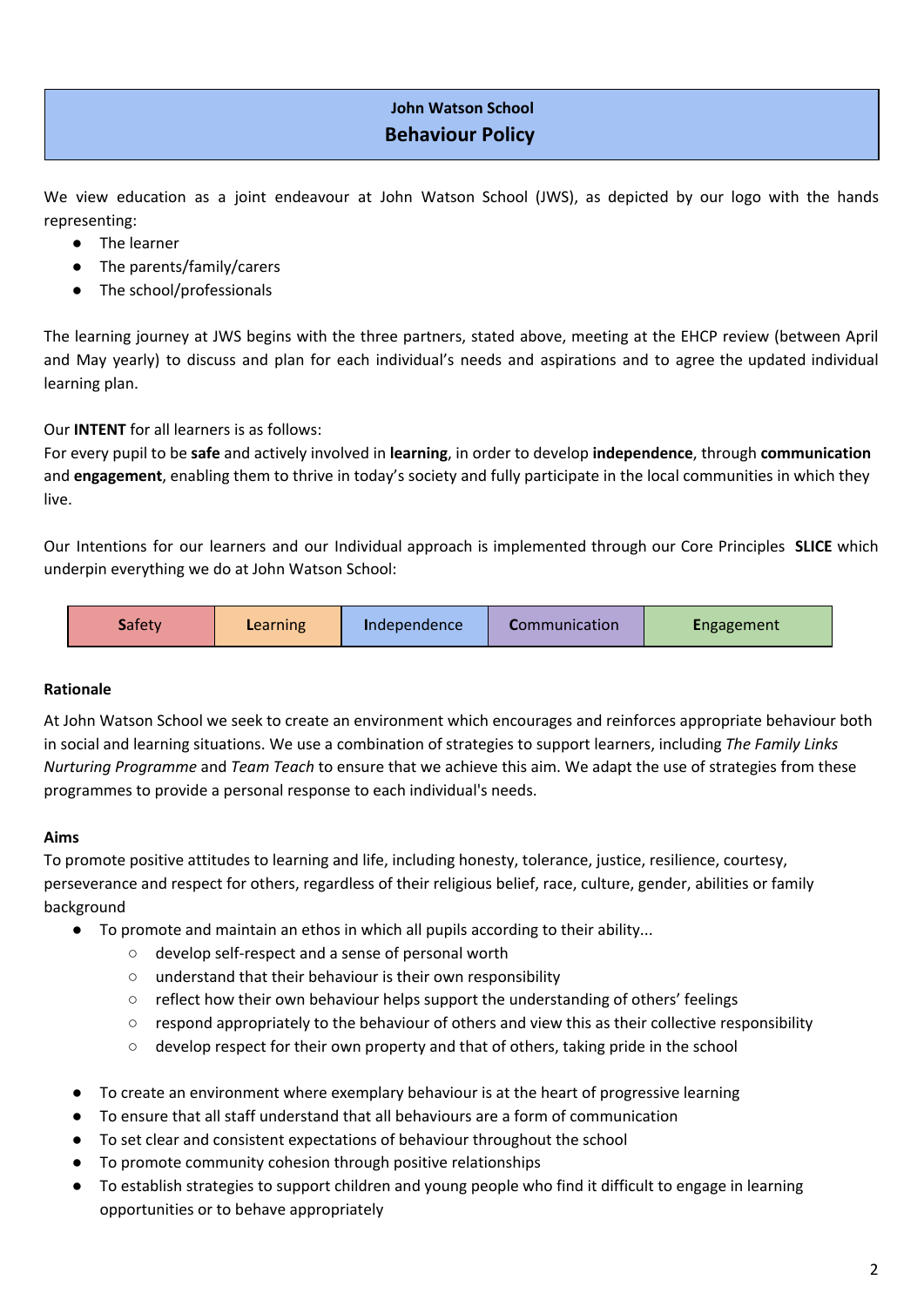The ultimate aim is for children and young people to learn to manage their own behaviour to the best of their ability.

## **School Leadership**

The Senior Leadership team is responsible for Behaviour and Safety across John Watson School. They model the Family Links (Nurturing Programme) and Team Teach principles.

The headteacher is responsible for Team Teach. They support staff and children and young people in managing their behaviour through coordinating training; debriefing staff when needed; monitoring incidents and the use and secure storage of the bound books for each site.

School leaders also monitor and improve behaviours for learning through direct teaching, learning walks and lesson observations. The quality of Individual Learning Plans is carefully monitored as they are key to ensuring good behaviour for learning.

#### **The Curriculum and Learning**

Creative, engaging and differentiated lessons and learning opportunities focus children and young people's attention on their learning. Providing appropriate learning environments enhances children and young people's moods and enhances learning experiences. Successful planning and delivery of learning opportunities support children and young people in developing appropriate behaviours for learning. Positive feedback on learning and behaviour helps to make children and young people feel valued and understand that learning new things can motivate you to try more. EYFS ensure that their curriculum links to Characteristics of Effective Learning.

#### **Behaviour strategies and the development of good behaviour for learning**

The learning environment must ensure the children and young people feel secure and at ease. The needs may be different for individual learners and this is reflected within the different classrooms, or areas of classrooms across both schools. Having a sound knowledge of each individual is essential so teachers can adapt their environment to meet individual needs.

#### **Praise and Behaviour for Learning**

Praise is an excellent tool in encouraging and motivating children and young people to participate in activities and to try new things. It communicates to children and young people those attitudes that we would like to see in their social and learning skills and every time we praise something, we reinforce this message to children and young people. '*What we pay attention to is what we get more of'*.

It is essential to give praise for the strategies that the student uses to approach a learning activity e.g. '*well done for trying your best to ...*'. This type of praise encourages children and young people to try hard and build upon their learning skills.

Children and young people develop a greater resilience when they are praised for their effort and cope better with situations of failure as their attitude will become one of '*I can't do it YET, so I will try* again'. (Dweck 2006 *Mindset: The new psychology of success).*

Precision feedback is one of the most important tools in the teacher's tool kit. Teachers must avoid gender stereotyping and discourage staff from saying 'Good Boy! of 'Good Girl!' Positive praise (reinforcement) is effective when it is both deserved and informative. Attention is likely to be held through active engagement and activities that are *intrinsically* motivating. As the learner progresses they experience a deep sense of satisfaction in their achievements. Consequently, *extrinsic* rewards are used sparingly to encourage a learner to stay on task, as they have limited impact once withdrawn.

#### **Managing feelings and how this impacts upon behaviour**

All classes follow the Nurturing Programme (Family Links) to support children and young people in understanding their boundaries, how to manage their feelings and how to put things right when they have gone wrong. As children and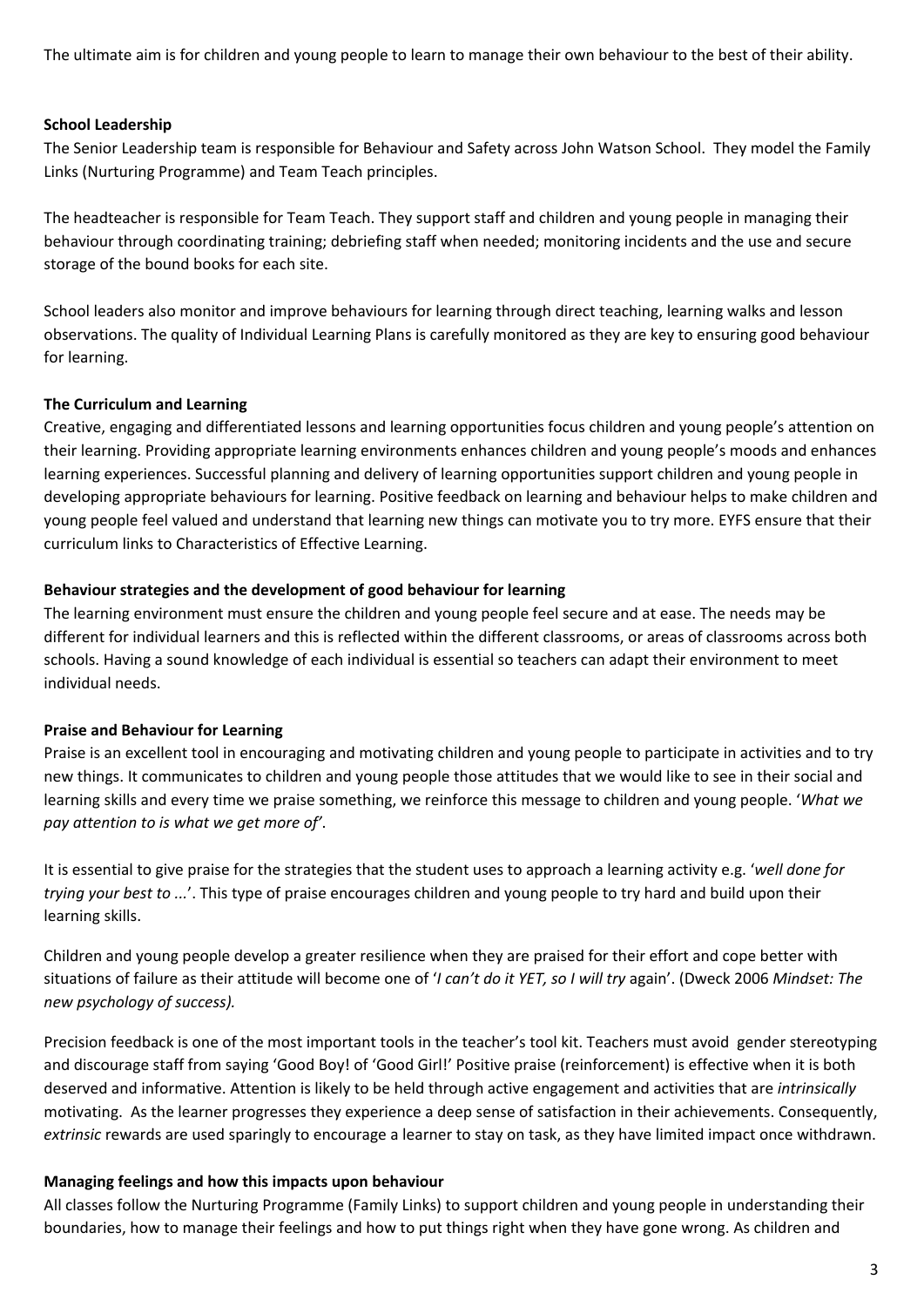young people move up through the school, many begin to develop some skills in managing their own behaviour. There is less emphasis on using the Nurturing Programme as a teaching tool, strategies learned are used by children and young people and staff to reinforce appropriate behaviours. In conjunction with this, de-escalation and defusion strategies from Team Teach are used throughout both schools.

## **Strategies used to support children and young people include:**

- Planned ignoring
- Praise of other children nearby
- Showing displeasure through a glance, gesture or expression
- Defusing the situation by humour or affection
- Suggesting a move of place
- Providing subtle support from an adult
- Remind children of rules/expected behaviour
- Changing the pace or activity
- Give choices and consequences
- Suggest voluntary class-based time out
- Impose class-based time out
- If appropriate, reminding children on strategies to be used when finding it hard to cope

Our responses provide a **consistent approach** Children and young people know that there will be consequences for negative behaviours explanations and discussion are used to move the student on from the incident. Staff are mindful of 'trigger' times for individuals e.g. transition times in the day; lunch times etc. and support children and young people with coping strategies at these times e.g. giving advanced warning of the end of an activity Most instances of negative behaviour are relatively minor and can be adequately dealt with through the strategies listed above.

Where anti-social, disruptive or aggressive behaviour is frequent, these strategies may be ineffective. In such cases careful evaluation of the curriculum on offer, classroom organisation and management, and whole school procedures should take place to eliminate these as contributory factors. Additional specialist help and advice from the Educational Psychologist or PCAMHS/ LDCAMHS / CAMHS may be necessary.

If pupils do not respond positively to early interventions then a more formal process is followed.

The levels of sanction set out below will apply, discretion will be shown at each level. Sanctions given will be delivered in a manner that is appropriate to each individual

## **Interventions- de-escalation strategies**

- **1. Team Teach de-escalation strategies see Appendix A.**
- 2. A reminder of rules/good and bad choices/ praising other students
- 3. Sensory [strategies](https://docs.google.com/document/d/1byZr0Y9v0-EThhVICL-9xiBqZwtXxVv70e15A7piriY/edit) in JWS
- 4. Missing a longer period of 'time in'/ Senior leader to speak with individual/ Parents informed
- 5. Internal exclusion with a member of staff in a safe space/ Senior leader, Headteacher and parents informed
- 6. Fixed-term exclusion, for a period of 3-5 days, during which school leaders revise all Risk Assessments including Individual Behaviour Risk Assessments **(see Appendix B)** and procedures in place for the individual student to ensure they and others are safe upon their return
- 7. In extreme circumstances, the possibility of fixed-term exclusion

'*Time Out to calm down*'(Family Links) ...

- Following the principles and advice guidance given in Family Links Nurturing [programme](https://www.familylinks.org.uk/)
- Teacher speaks with pupil away from other pupils
- Boundaries are re-set
- Pupil is asked to reflect on their next action. They are reminded of their previous good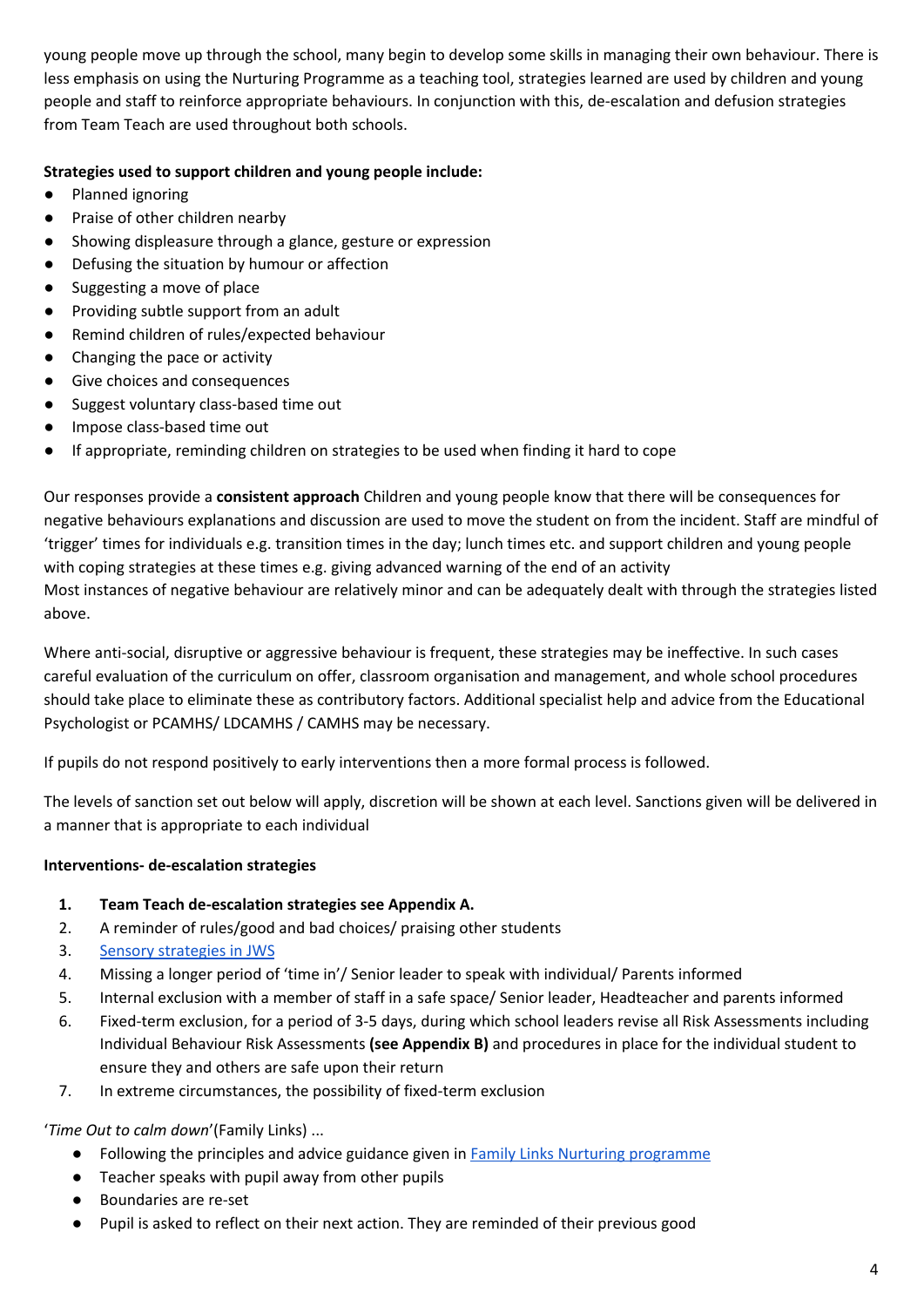conduct/attitude/learning as a model for the desired behaviour

- Pupil is given another opportunity to re-engage with learning
- Praise for positive behaviour is given at the earliest opportunity

#### **Staff development and support**

All staff on a permanent contract receive Team Teach training and have access to Nurturing Programme resources in their class. Staff with responsibilities for behaviour are available to support staff with queries or concerns they might have regarding specific children and young people or situations.

During Individual Class Team meetings, teaching and TAs can discuss behaviour strategies and make contributions to PHPs and Behaviour Risk assessments.

## **Positive Handling Plans (PHP)**

Individual risk reduction plans resulting from a risk assessment, should include a description of the nature of the risk along with preferred risk reduction strategies (including non-physical, those involving touch and, where absolutely necessary, more restrictive restraints).

## **Behaviour Risk Assessments**

Students with a PHP has a Behaviour Risk assessment in order to best support the individual student. Known risks are highlighted to ensure that staff all use a uniformed approach when supporting student behaviour.

## **Seclusion**

The use of seclusion only takes place in unusual and extreme circumstances, when there is a risk of harm to the child other children and or staff. Seclusion incidents are followed up with a debrief from a member of SLT and appropriate action taken to reduce the risk of further occurrences.

#### **Pupil support systems**

Pupils are encouraged to talk to an adult about how they are feeling and to talk through an incident which has occurred. Pupils are always reminded to 'Tell an Adult' **i**f they see something happening that they don't like. As children and young people become more secure in developing coping strategies, they can remove themselves to a quiet part of the classroom/building until they have calmed down. A member of staff will check on them to make sure they are ok and support them in rejoining the class.

#### **Liaison with parents/carers and other agencies**

- EHCPS are reviewed annually with parents and carers
- Individual Learning Plans include an SEMH section and these are share with parents/carers
- We make half termly phone calls to parents/carers
- 2 Parents' evenings a year, Positive Handling Plans are shared with parents/carers
- Enhanced communication programs with parents/carers to support particularly vulnerable students
- Senior Leaders meet with parents as required to discuss specific behaviour challenges
- Annual meetings between parents/carers with the paediatrician
- The School Nurse can make referrals to LDCAMHS /CAMHS for young people whom staff and parents feel may need additional support in managing their behaviour

#### **Managing pupil transition**

- Transitions are skillfully managed by teachers and the leadership team, and planned on an individual student basis to ensure that transition does not add to the students level of anxiety
- Teachers use PPA time to observe their future children and young people in their current class to see how they behave and work in a secure, familiar setting
- A member of staff may observe a child joining from another school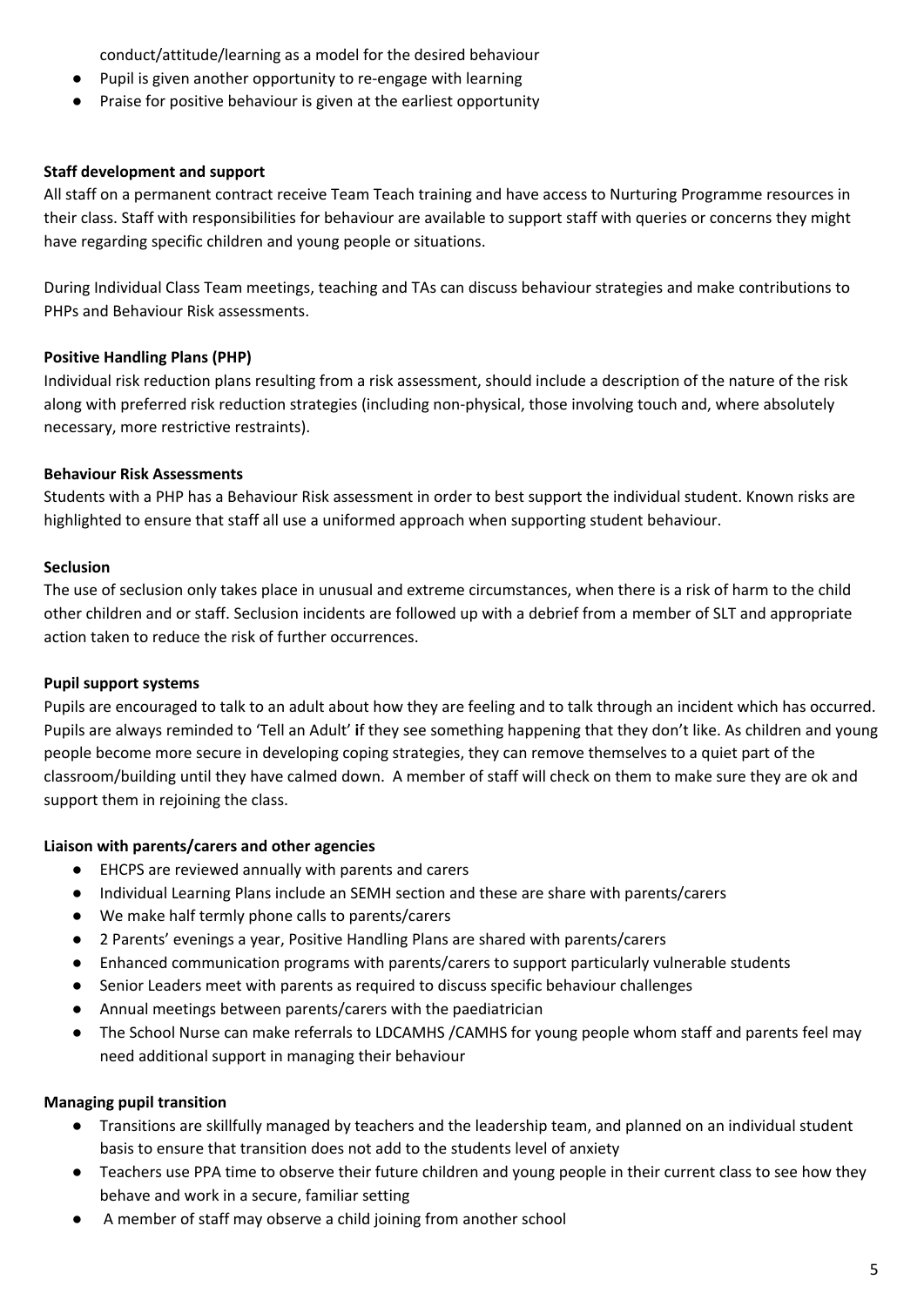● Teachers are given meeting time to hand over information on their current class children and young people to their future teachers

## **Anti-Bullying and Harassment**

In order to maintain an environment in which all members of the community can learn safely and securely, please read the additional important statement below:

## **Neither Bullying nor any form of Harassment will be tolerated at JWS/WNS**

## The following section sets out the JWS/WNS approach to addressing the serious issue of bullying and harassment

## Please see our separate Anti-Bullying and Harassment policy for more details about our proactive approach to dealing **effectively with this matter.**

## **At JWS we will**

- ensure that the school complies with its legal responsibility to have an active Anti-Bullying policy in place which is authorised by the Governing Body and reviewed annually
- raise awareness of the issue of bullying in the school and ensure that the school policy on bullying is made known to all school staff, pupils, parents and governors
- ensure that the intentions laid out in the Anti-Bullying policy are known and consistently implemented by all adults working in the school
- ensure that all incidents of bullying are dealt with fairly and consistently by all staff, ensuring that all school staff have the opportunity to receive training, guidance and advice on appropriate methods for dealing with incidents of bullying and harassment
- ensure that there is sufficient and suitable curriculum coverage of the issues around bullying and harassment, through PSHE and the use of the Protective Behaviours strategy
- ensure support for all pupils who are involved in incidents and their families, keeping parents or carers informed of the school's response
- monitor incidents and be fully informed about the incidence of bullying in school, especially in the case of patterns of bullying or where parents or pupils have shared concerns with school
- inform governors on the general situation with regard to bullying and to inform them of serious incidents or the effectiveness of any measures being taken to combat them;
- ensure an ethos in school where pupils feel safe and confident that if they tell an adult about an incident, it will be dealt with and not ignored or thought of as telling tales
- keep parents/carers informed of incidents of bullying and how they have been dealt with
- consult with parents, governors, staff and pupils on the school policy and its effectiveness
- use display materials to create an environment that reinforces an anti-bullying atmosphere
- plan whole school events (assemblies, performances, school visits) to regularly revisit the themes of celebrating diversity and respect for each other to support the intentions of the anti-bullying policy
- make clear the systems for playtime and other higher risk areas, This will also include the use of individual risk assessments for pupils, which will identify those who are known to show bullying behaviours
- use the school council and other children's meetings where pupils can discuss problems that they feel affect them, allowing them to share in discussion and decision-making about appropriate responses to bullying
- ensure staff complete incident records and where appropriate incident sheets, in order to monitor, inform others and record issues of bullying

## **Please refer to Anti-Bullying and Harassment Policy for more information**

## **Link Policies and Documents: Department for Education: 'Behaviour and Discipline in Schools' January 2016 regarding guidance for**

○ Discipline in Schools - teachers' powers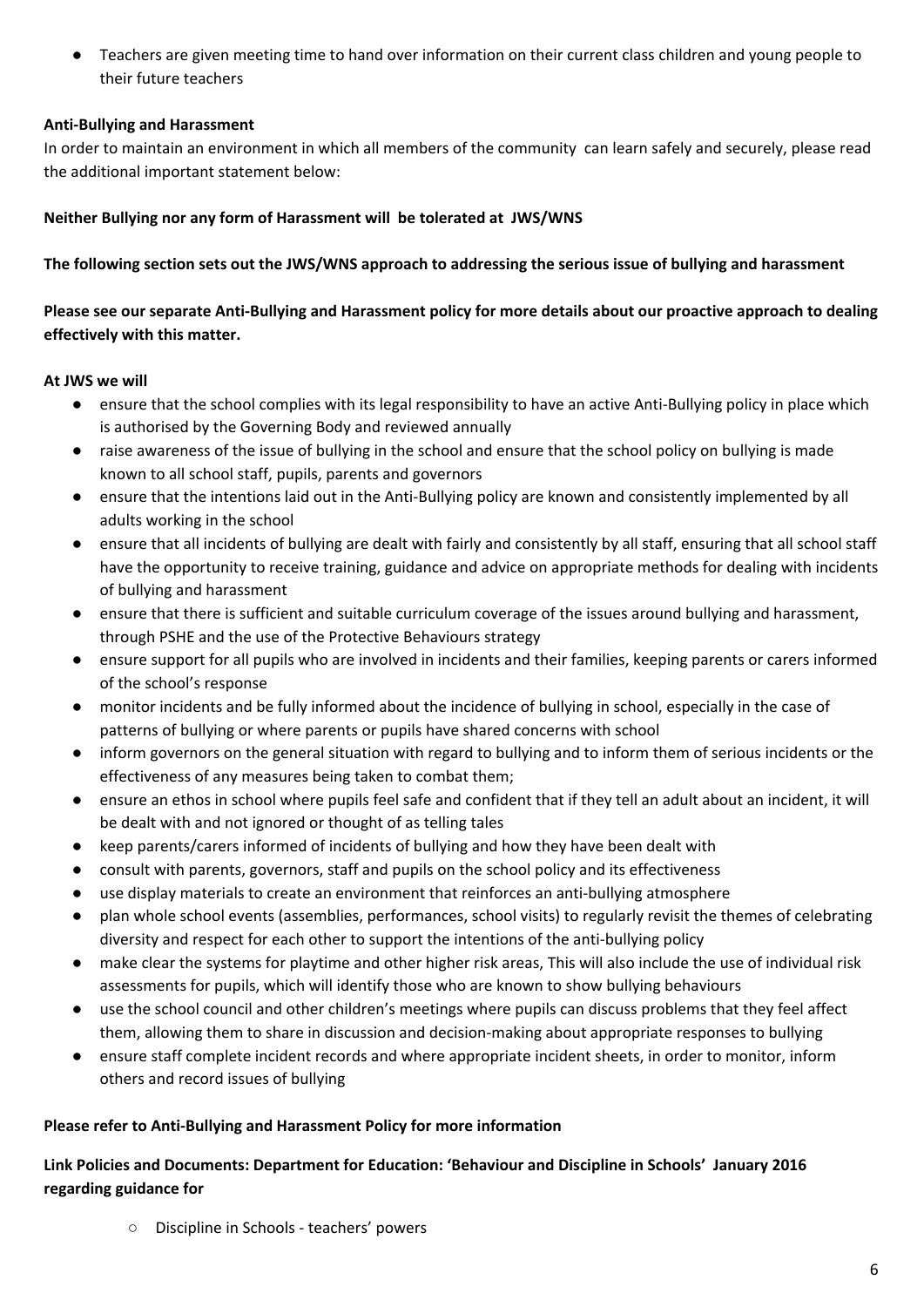- Pupils' conduct outside the school gates teachers' powers
- confiscation of inappropriate items
- power to use reasonable force
- legislative links
- [Behaviour](https://www.gov.uk/government/uploads/system/uploads/attachment_data/file/353921/Behaviour_and_Discipline_in_Schools_-_A_guide_for_headteachers_and_school_staff.pdf) and Discipline in Schools
- **Linked School Policies and Documents** 
	- Anti [bullying](http://www.johnwatsonschool.org/governance/policies/antibullying-policy/) policy
	- [PSHCE](http://www.johnwatsonschool.org/governance/policies/psche-policy/) Policy
	- [Safeguarding](http://www.johnwatsonschool.org/governance/policies/safeguarding-policy/) and Child Protection Policy
	- OASSH draft guidance for Restrictive Physical [Interventions](https://docs.google.com/a/johnwatsonschool.org/document/d/19r2wXd30AYs6I1q2opuZrKNU_qREnSSI01YaXBytgAU/edit)
	- Positive Handling Policy (will be hyperlinked when on website)
	- Positive Handling plans
	- Individual pupil risk assessments
	- [Promoting](https://docs.google.com/document/d/1TiqZXbiDl4WIKqqBe9KyLZM7La2n9VeYlHbCflBg-ng/edit?ts=5e428db2) Positive Behaviour ABC record (**Appendix D)**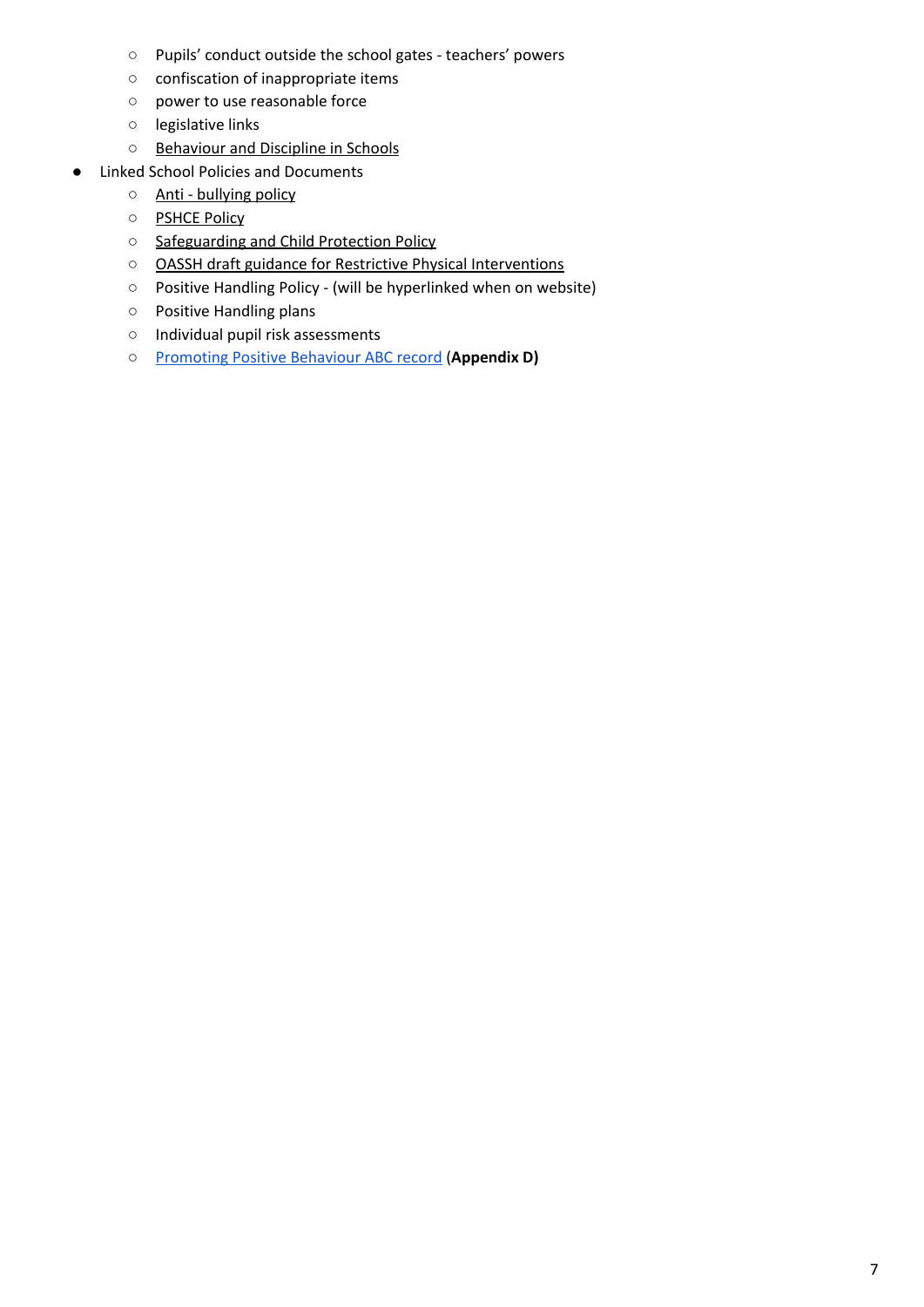## **Appendix A**



## **John Watson School Positive Handling Plan (PHP)**

| Name:         | Age: |  | Class:                                       |
|---------------|------|--|----------------------------------------------|
|               |      |  |                                              |
| Date written: |      |  | To be reviewed:                              |
|               |      |  | (or whenever there is a change in behaviour) |

**Introduction to Pupil**

**Environments and Triggers**

## **Risk assessment and likelihood (H, M, L)**

| Slap     | Punch   | <b>Bite</b>     | Pinch     | Clothing grab |  |
|----------|---------|-----------------|-----------|---------------|--|
| Spit     | Kick    | Hair grab       | Neck grab | Body holds    |  |
| Arm grab | Weapons | <b>Missiles</b> | Head butt | Absconding    |  |

| Topography of behaviour (what the behaviour looks like) |  |
|---------------------------------------------------------|--|
|                                                         |  |
|                                                         |  |
|                                                         |  |

## **Prevention and De-escalation**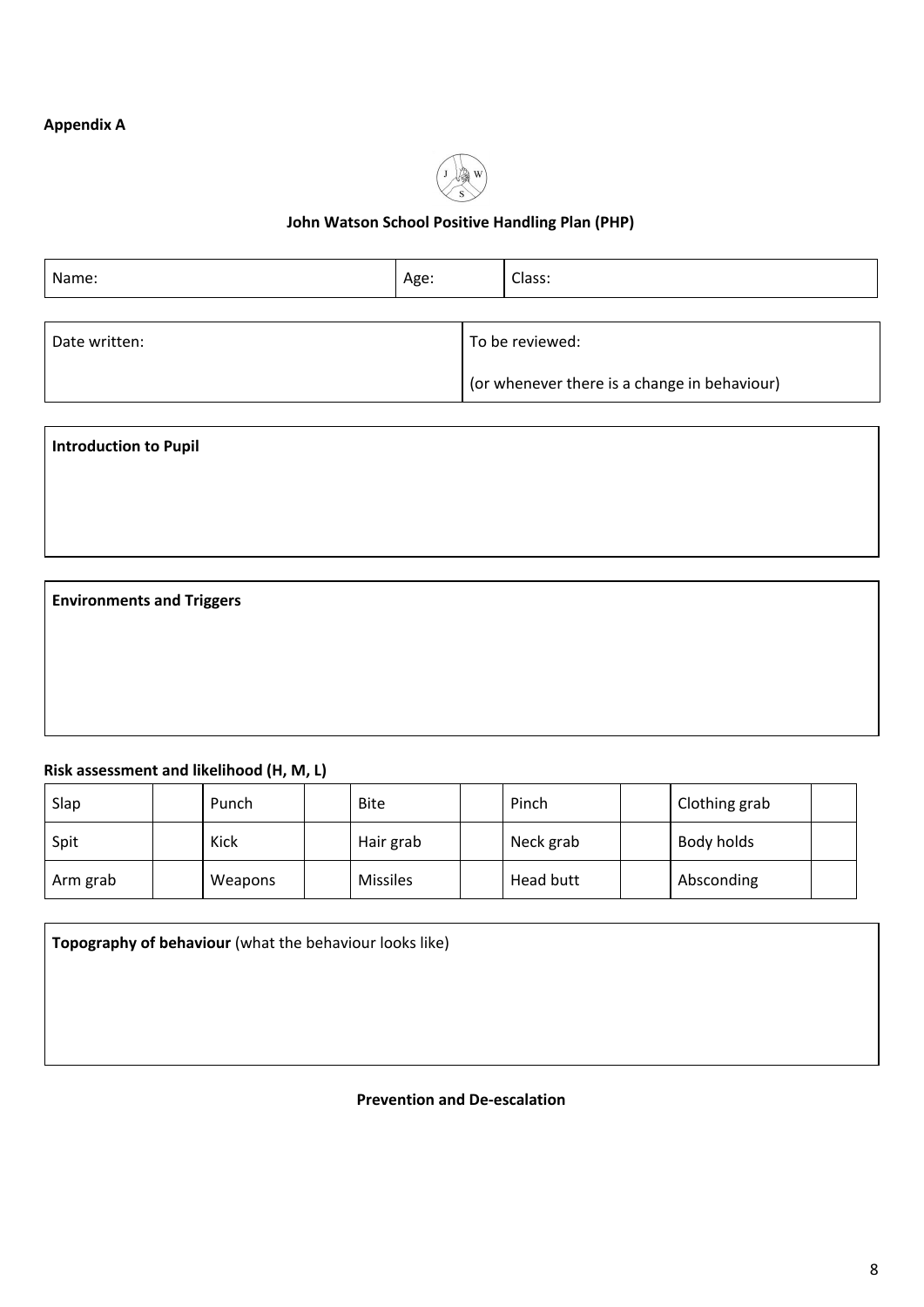| Prevention strategies - Changes to routines, activity, personnel or environment which might reduce the risk of this |  |  |
|---------------------------------------------------------------------------------------------------------------------|--|--|
| happen.                                                                                                             |  |  |

**Diversions and distraction**s - Interests, words, objects etc which may divert attention from an escalating crisis

## **Praise points/strengths**

## **De-escalation** - Strategies which have worked in the past (Y) and those which should be avoided (N)

| Verbal advice and support  | Firm, clear directions | Negotiation           | Limited choices    |  |
|----------------------------|------------------------|-----------------------|--------------------|--|
| <b>Distraction</b>         | Diversion              | Reassurance           | Planned ignoring   |  |
| <b>Contingent Touch</b>    | C.A.L.M talking/stance | Take-upTime           | Withdrawal Offered |  |
| <b>Withdrawal Directed</b> | Change Adult           | Consequence reminders | Humour             |  |
| <b>Success Reminders</b>   |                        |                       |                    |  |

## **Other de-escalation strategies to try**

## **Physical Intervention**

## **Medical conditions that should be taken into consideration before physically intervening**

## **Physical intervention and staff authorised**

| Intervention | When would this be used | Staff trained and authorised |
|--------------|-------------------------|------------------------------|
|              |                         |                              |
|              |                         |                              |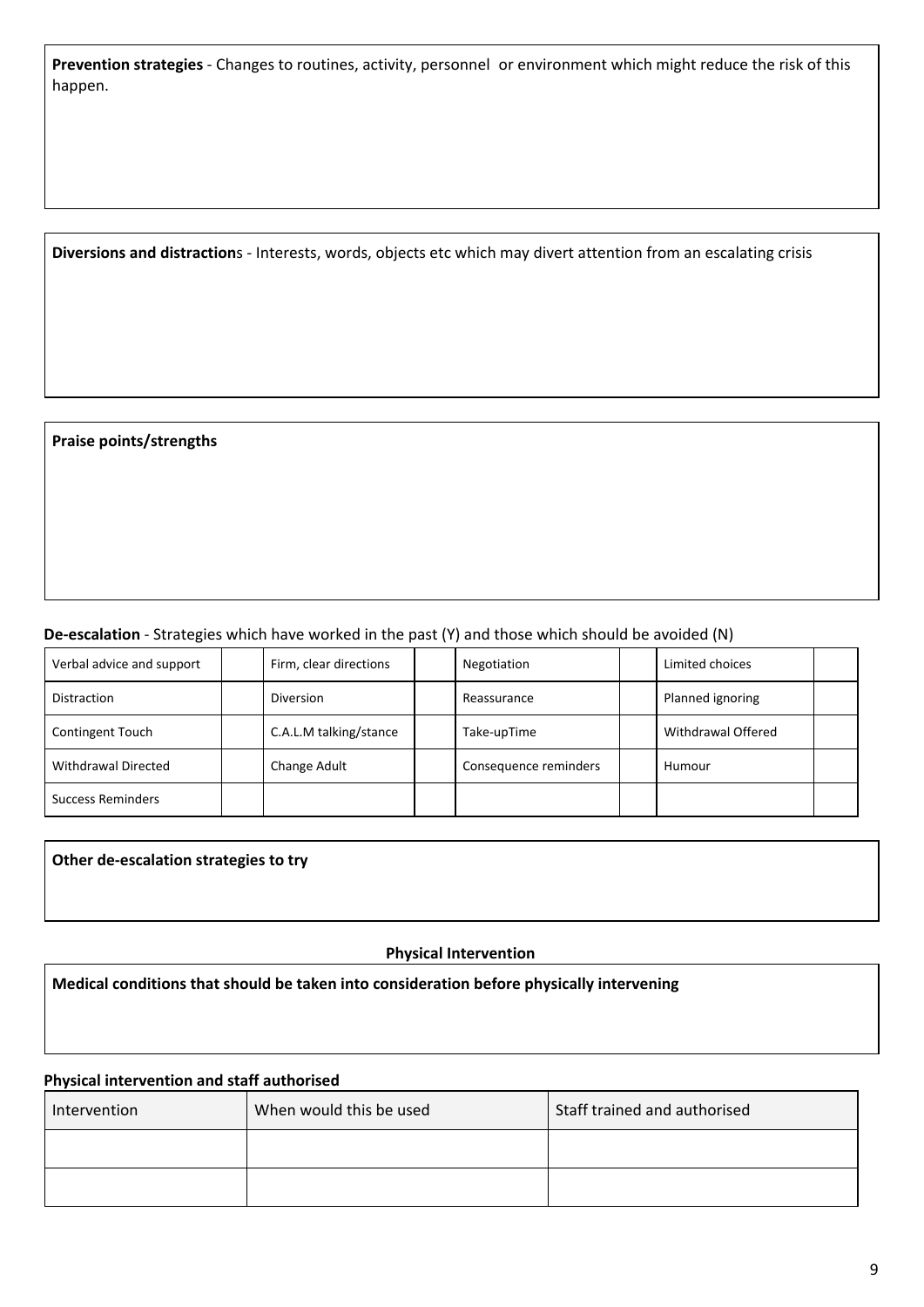**Post Incident Support** - Listen, Link Learn format used, when pupil feedback should happen

## **Recording and notifications required and how**

| Person                 | Informed by:              | How                                                        |
|------------------------|---------------------------|------------------------------------------------------------|
| Parents/Guardians      | Teacher                   | Diary or phone call depending on the nature of<br>incident |
| Headteacher            | Teacher                   | email                                                      |
| Team-Teach coordinator | Teacher if above caring c | email                                                      |

#### **Signatures**

| Name | Position | Signature | Date |
|------|----------|-----------|------|
|      |          |           |      |

| Parents/Carers | Print Name: | Signature/s: | Date: |
|----------------|-------------|--------------|-------|
|                |             |              |       |
|                |             |              |       |

## **Appendix B**



## **John Watson School - Behaviour Risk Assessment**

|  | Name: | Aae: | ∴lass: | Written:<br><b>Date</b> |
|--|-------|------|--------|-------------------------|
|--|-------|------|--------|-------------------------|

## **Behaviours that cause a hazard**

| Who might be harmed and how?                   | <b>Estimated</b><br><b>Risk level</b>               |
|------------------------------------------------|-----------------------------------------------------|
| What measures are in place to reduce the risk? | <b>Estimated</b><br><b>Risk Level</b><br><b>Now</b> |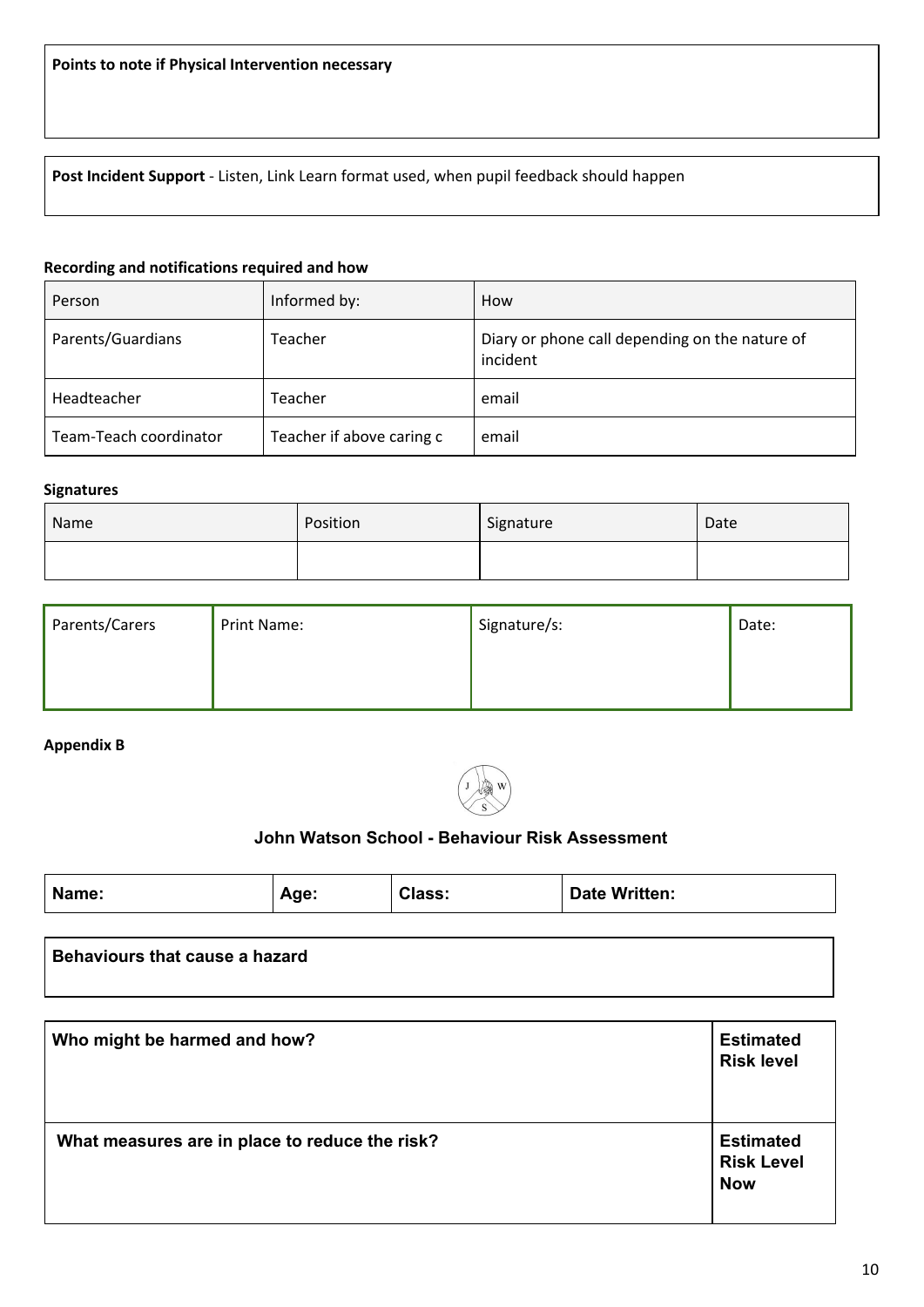**Relevant employees who need to be informed of this risk assessment (employees to sign when they have read).**

| <b>Staff Member</b> | <b>Signature</b> | <b>Date</b> |
|---------------------|------------------|-------------|
|                     |                  |             |
|                     |                  |             |
|                     |                  |             |

## **Monitoring Arrangements**

**Review Date/Frequency-**

## **Name of Assessor:**

**Job Title:**

**Date of Assessment:**

**Signed:**

(Manager/Head of Establishment/Setting)

**Name**

**Date**

**Appendix C**



## **Steps for giving Time Out............Time to calm down**

**Beforehand;**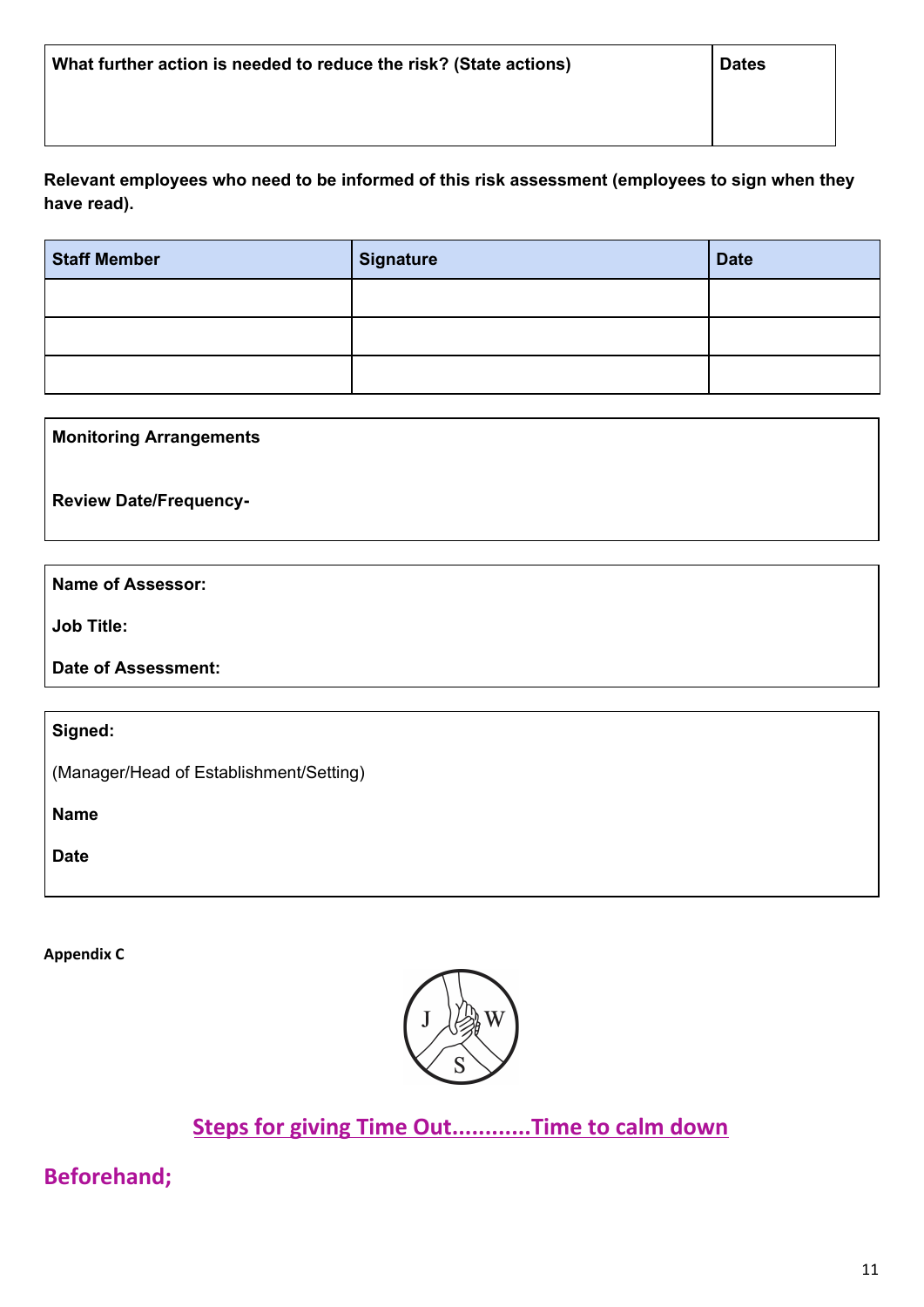- 1. Explain the idea of Time Out clearly to the children (at Circle time)
- 2. Discuss what behaviour will warrant Time Out (Class rules)
- 3. Pick a Time Out place

# **When a rule has been broken;**

- 1. Give a clear warning a reminder of the rule and another chance
- 2. If the rule is broken again tell the child to go to the Time Out place
- 3. Ignore all comments, promises, arguing, pleading

4. Remind the child that Time Out starts only when he/she is sitting quietly (Keep asking are you ready to do Time out but wait until they are quiet)

5. When the child is ready start the timer (do not talk to child while they are doing Time Out)

6. When Time Out is finished praise the child for taking it well (without any reference to previous poor behaviour) encourage them to rejoin the group.

# **Later (when you are calm and depending on the child)**

Ask the child how she/he was feeling just before making the choice that led to Time Out

Ask the child to suggest what he/she could do differently if the same situation comes up again

**Appendix D**





Promoting Positive Behaviour

Antecedent Behaviour Consequence record

| Day & Time | What did (Name)<br>do? | А<br>What provoked<br>it? What<br>happened<br>before? | в<br>Where did it<br>happen? | What did you<br>do? | What happened<br>as a result? |
|------------|------------------------|-------------------------------------------------------|------------------------------|---------------------|-------------------------------|
|            |                        |                                                       |                              |                     |                               |